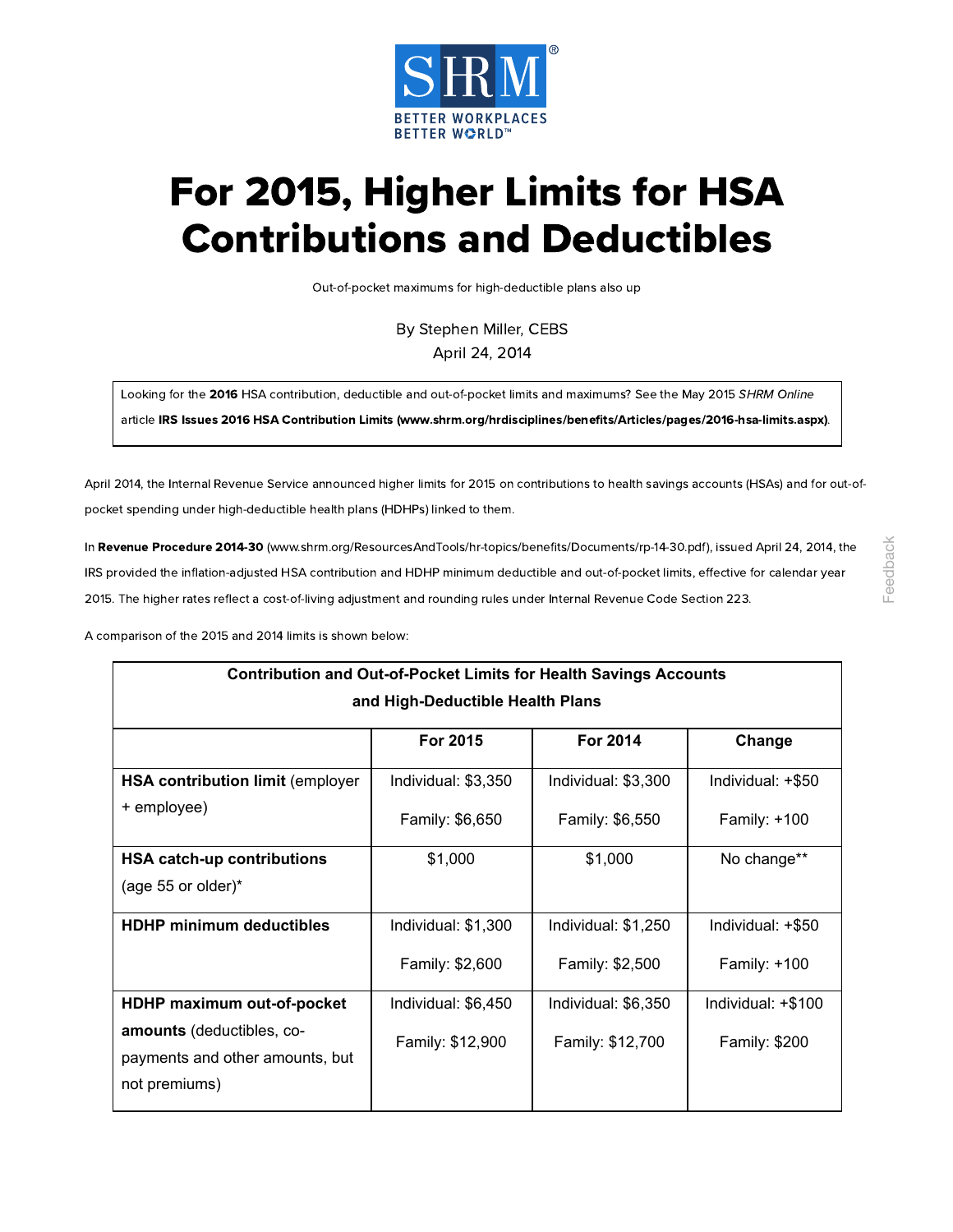Catch-up contributions can be made any time during the year by HSA participants who will turn 55 by year-end.

\*\* Unlike other limits, the HSA catch-up contribution amount is not indexed; any increase would require statutory change.

The increases in contribution limits and out-of-pocket maximums from 2014 to 2015 matched the increases made a year earlier, reflecting the government's calculation of a continuing modest inflation rate, although the HDHP minimum deductible amount was up slightly for 2015 versus no change from 2013 to 2014.

#### Penalties for Nonqualified Expenses

Those under age 65 (unless totally and permanently disabled) who use HSA funds for nonqualified medical expenses face a penalty of 20 percent of the funds used for such expenses. Funds spent for nonqualified purposes are also subject to income tax.

#### Coverage of Adult Children

While the Affordable Care Act allows parents to add their adult children (up to age 26) to their health plans, the IRS has not changed its definition of a dependent for health savings accounts. This means that an employee whose 24-year-old child is covered on his HSAqualified high-deductible health plan is not eligible to use HSA funds to pay that child's medical bills.

If account holders can't claim a child as a dependent on their tax returns, then they can't spend HSA dollars on services provided to that child. According to the IRS definition, a dependent is a qualifying child (daughter, son, stepchild, sibling or stepsibling, or any descendant of these) who:

- **•** Has the same principal place of abode as the covered employee for more than one-half of the taxable year.
- **•** Has not provided more than one-half of his or her own support during the taxable year.
- **•** Is not yet <sup>19</sup> (or, if <sup>a</sup> student, not yet 24) at the end of the tax year or is permanently and totally disabled.

#### Affordable Care Act Limits Differ

Proskauer Rose LLP's ERISA Law Center Blog points out that [\(http://www.erisapracticecenter.com/2014/05/09/reminder-acas-out-of-pocket](http://www.erisapracticecenter.com/2014/05/09/reminder-acas-out-of-pocket-limits-differ-from-hsa-qualified-hdhps-starting-in-2015/)limits-differ-from-hsa-qualified-hdhps-starting-in-2015/) unlike this year, starting in 2015 out-of-pocket limits for HDHPs under the Affordable Care Act (ACA) will be slightly higher than the IRS's limits on HSA-qualified HDHPs. But the IRS limits are what determine if an HDHP is HSA compliant.

|                                                      | 2015                | 2014                |
|------------------------------------------------------|---------------------|---------------------|
| ACA out-of-pocket limits for                         | Individual: \$6,600 | Individual: \$6,350 |
| <b>HDHPs</b>                                         | Family: \$13,200    | Family: \$12,700    |
| IRS out-of-pocket limits for HSA-<br>qualified HDHPs | Individual: \$6,450 | Individual: \$6,350 |
|                                                      | Family: \$12,900    | Family: \$12,700    |

Stephen Miller [\(mailto:smiller@shrm.org\)](mailto:smiller@shrm.org), CEBS, is an online editor/manager for SHRM.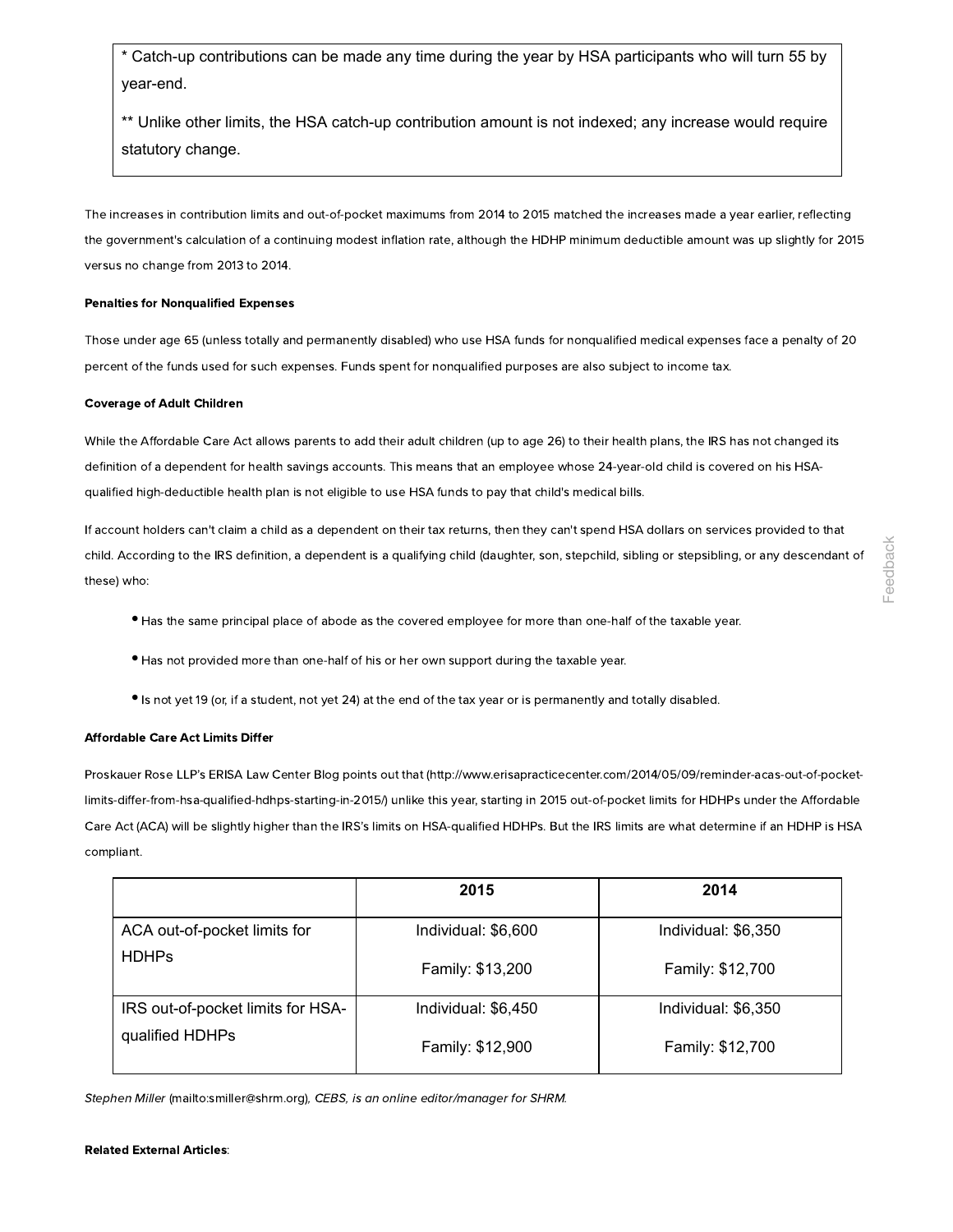- Reminder: ACA's Out-of-Pocket Limits Differ from HSA-Qualified HDHPs Starting in 2015 [\(http://www.erisapracticecenter.com/2014/05/09/reminder-acas-out-of-pocket-limits-differ-from-hsa-qualified-hdhps-starting-in-](http://www.erisapracticecenter.com/2014/05/09/reminder-acas-out-of-pocket-limits-differ-from-hsa-qualified-hdhps-starting-in-2015/)2015/), Proskauer Rose LLP, May 2014
- Medicare Part D Amounts Will Increase in 2015 [\(http://www.sibson.com/publications-and-resources/capital-checkup/archives/?](http://www.sibson.com/publications-and-resources/capital-checkup/archives/?id=2538) id=2538), Sibson Consulting, April 2014

#### Related SHRM Articles—2015 Adjustments:

For 2015, FSA Contribution Limit Rises to \$2,550 [\(www.shrm.org/hrdisciplines/benefits/Articles/Pages/FSA-contribution-limit-2015.aspx\)](https://www.shrm.org/hrdisciplines/benefits/Articles/Pages/FSA-contribution-limit-2015.aspx) (and other supplemental benefit rate changes), SHRM Online Benefits, October 2014

For 2015, 401(k) Contribution Limit Rises to \$18,000 [\(www.shrm.org/hrdisciplines/benefits/Articles/pages/2015-irs-401k-contribution](https://www.shrm.org/hrdisciplines/benefits/Articles/pages/2015-irs-401k-contribution-limits.aspx)limits.aspx)

(and other retirement plan rate changes), SHRM Online Benefits, October 2014

For 2015, Income Subject to FICA Payroll Tax Increases [\(www.shrm.org/hrdisciplines/compensation/Articles/Pages/fica-social-security](https://www.shrm.org/hrdisciplines/compensation/Articles/Pages/fica-social-security-tax-2015.aspx)tax-2015.aspx)

(and other payroll deferral changes), SHRM Online Compensation, October 2014

#### Related SHRM Articles—HSAs:

Do HSAs Lead to a Shift in Prescription Drug Use? [\(www.shrm.org/hrdisciplines/benefits/Articles/Pages/HSAs-Prescription-Drugs.aspx\)](https://www.shrm.org/hrdisciplines/benefits/Articles/Pages/HSAs-Prescription-Drugs.aspx), SHRM Online Benefits, April 2014

Law Removes Deductible Limits for Small-Group Plans [\(www.shrm.org/hrdisciplines/benefits/Articles/Pages/Deductible-Limits-](https://www.shrm.org/hrdisciplines/benefits/Articles/Pages/Deductible-Limits-Gone.aspx)Gone.aspx)

, SHRM Online Benefits, April 2014

HSA Enrollments Grow, While HRAs Shrink [\(www.shrm.org/hrdisciplines/benefits/Articles/pages/hsas-grow-hras-shrink.aspx\),](https://www.shrm.org/hrdisciplines/benefits/Articles/pages/hsas-grow-hras-shrink.aspx) SHRM Online Benefits, December 2013

In Case Study, HSA Shift Led to Sustained Savings [\(www.shrm.org/hrdisciplines/benefits/Articles/pages/hsa-case-study.aspx\)](https://www.shrm.org/hrdisciplines/benefits/Articles/pages/hsa-case-study.aspx), SHRM

Online Benefits, August 2013

Consumer-Driven Decision: Weighing HSAs vs. HRAs [\(www.shrm.org/hrdisciplines/benefits/Articles/Pages/HSAsvsHRAs.aspx\),](https://www.shrm.org/hrdisciplines/benefits/Articles/Pages/HSAsvsHRAs.aspx) SHRM Online Benefits, updated April 2014

Related SHRM Videos: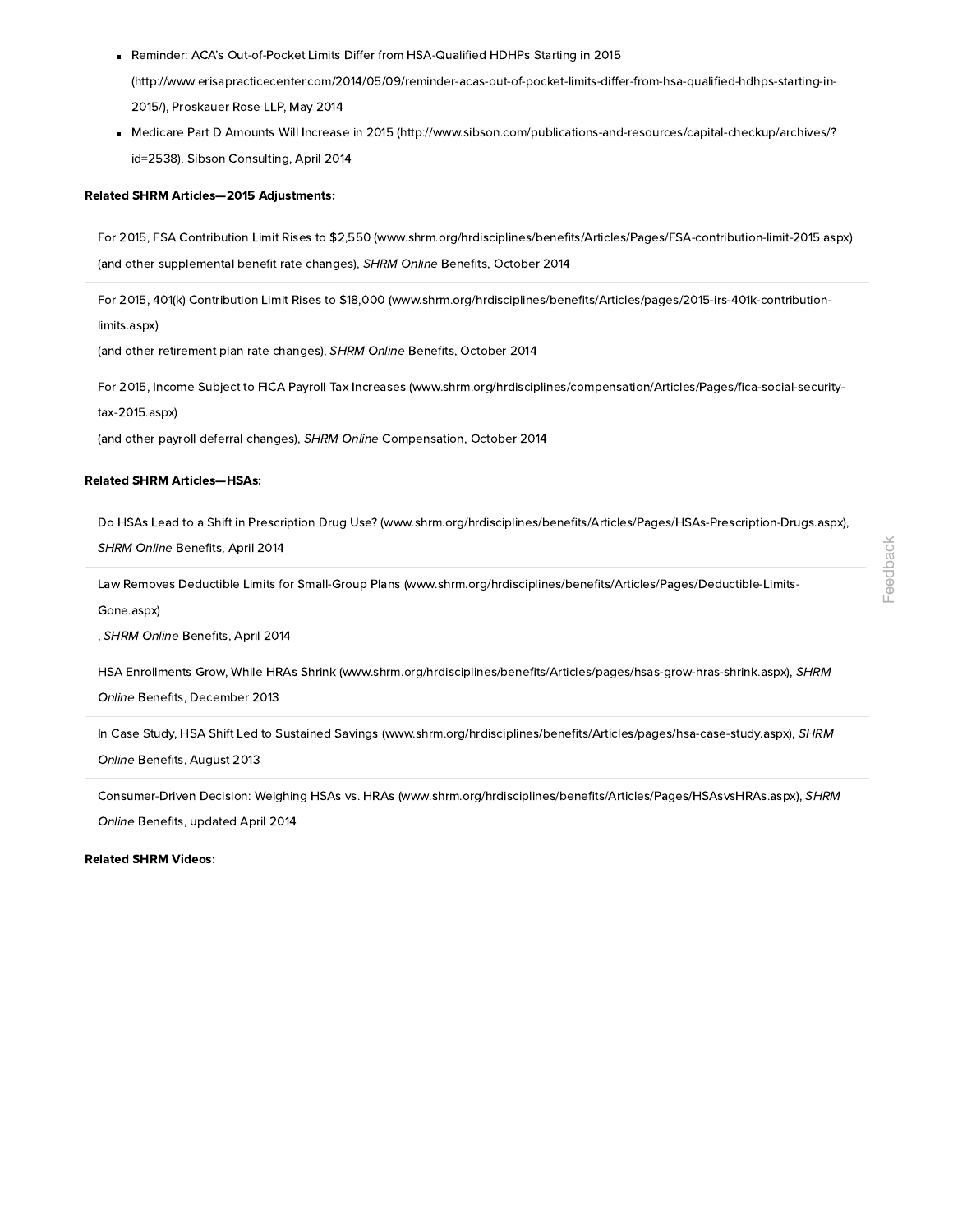



[\(www.shrm.org/multimedia/video/focusonhr/Pages/0714\\_KevinCrain\\_HSA\\_Communication\\_feature.aspx\)](https://www.shrm.org/multimedia/video/focusonhr/Pages/0714_KevinCrain_HSA_Communication_feature.aspx)

# 2015 Benefit Limits and Payroll Tax Adjustments

# **PAYROLL TAXES**



[\(www.shrm.org/multimedia/video/focu](https://www.shrm.org/multimedia/video/focusonhr/Pages/0714_KevinCrain_HSATrends_feature.aspx) for Current and Future Expenses (www.shrm.org/multimedia/video/focu Kevin Crain, senior relationship execu regarding HSA spenders and savers.

#### HSAs and Financial Wellness

[\(www.shrm.org/multimedia/video/fo](https://www.shrm.org/multimedia/video/focusonhr/Pages/0714_KevinCrain_HSA_Communication_feature.aspx)

Employers are educating participants Crain explains.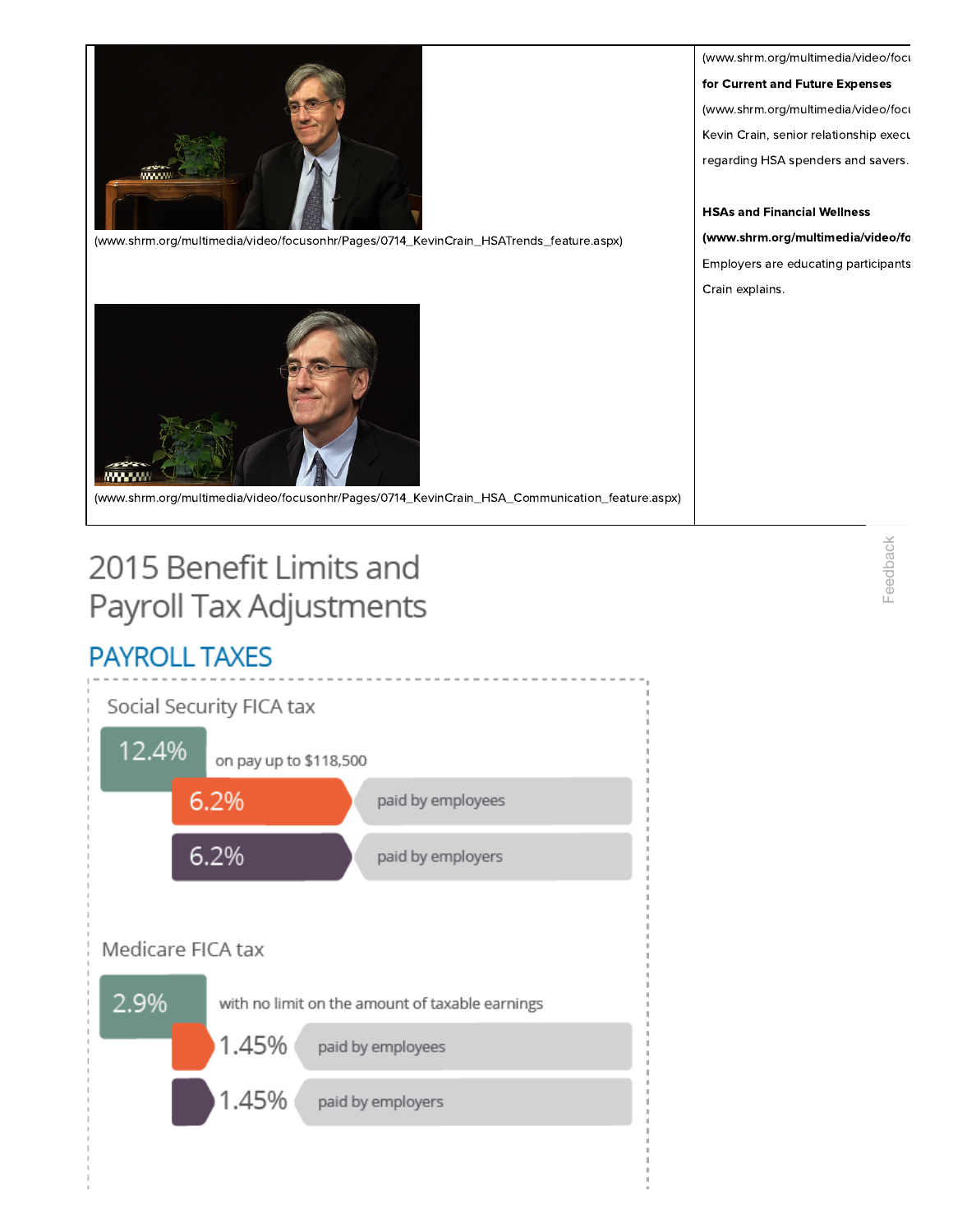

# **BENEFITS: PRETAX CONTRIBUTION CAPS**

## Defined Contribution Plans-401(k), 403(b) and most 457 plans



Compensation limit for calculating contributions: \$265,000

# **Health Savings Accounts (HSAs)**

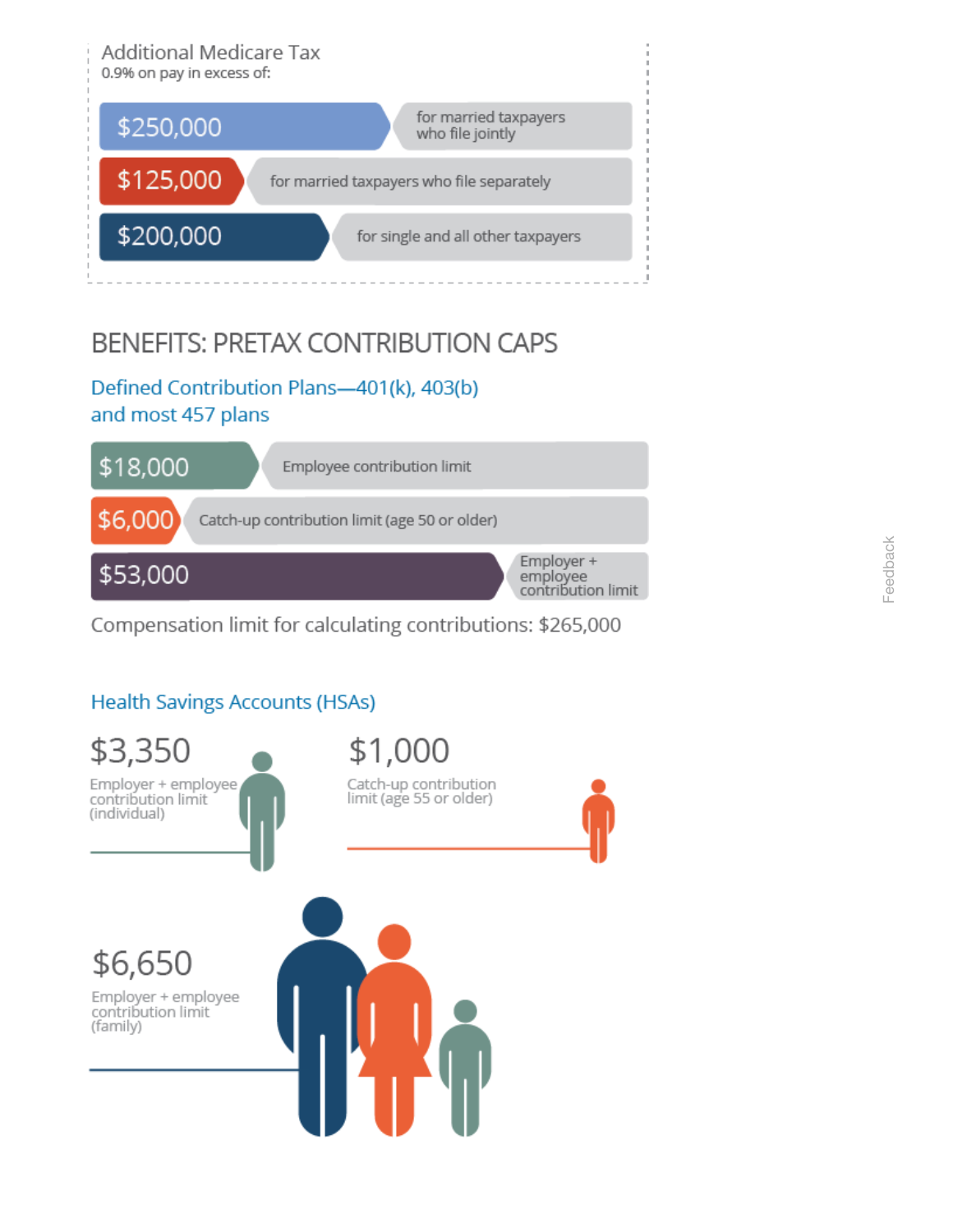### Other Benefit Contribution Limits



[\(www.shrm.org/ResourcesAndTools/hr-topics/benefits/Documents/15-0063%202015%20Benef%20Limits\\_Payroll%20Tax%20Adjust\\_V2.jpg\)](https://www.shrm.org/ResourcesAndTools/hr-topics/benefits/Documents/15-0063%202015%20Benef%20Limits_Payroll%20Tax%20Adjust_V2.jpg)

Quick Links:

SHRM Online Benefits Topics & Strategy [\(www.shrm.org/rewards\)](https://www.shrm.org/rewards)

SHRM Online Health Care Reform Resource Page [\(www.shrm.org/healthcare\)](https://www.shrm.org/healthcare)

SHRM Online Wellness Programs Resource Page [\(www.shrm.org/wellness\)](https://www.shrm.org/wellness)

#### Compensation & Benefits e-Newsletter:

To subscribe to SHRM's Compensation & Benefits

e-newsletter, click below.

Sign Up Now (http://msg.shrm.org/site/Survey?ACTION\_REQUIRED=URI\_ACTION\_USER\_REQUESTS&amp%3t

Feedback

## HR DAILY NEWSLETTER

News, trends and analysis, as well as breaking news alerts, to help HR professionals do their jobs better each business day.

### CONTACT US [\(WWW.SHRM.ORG/ABOUT-SHRM/PAGES/CONTACT-US.ASPX](https://www.shrm.org/about-shrm/Pages/Contact-Us.aspx)[\)](tel:800.283.SHRM%20(7476)) | 800.283.SHRM (7476)

© 2021 SHRM. All Rights Reserved